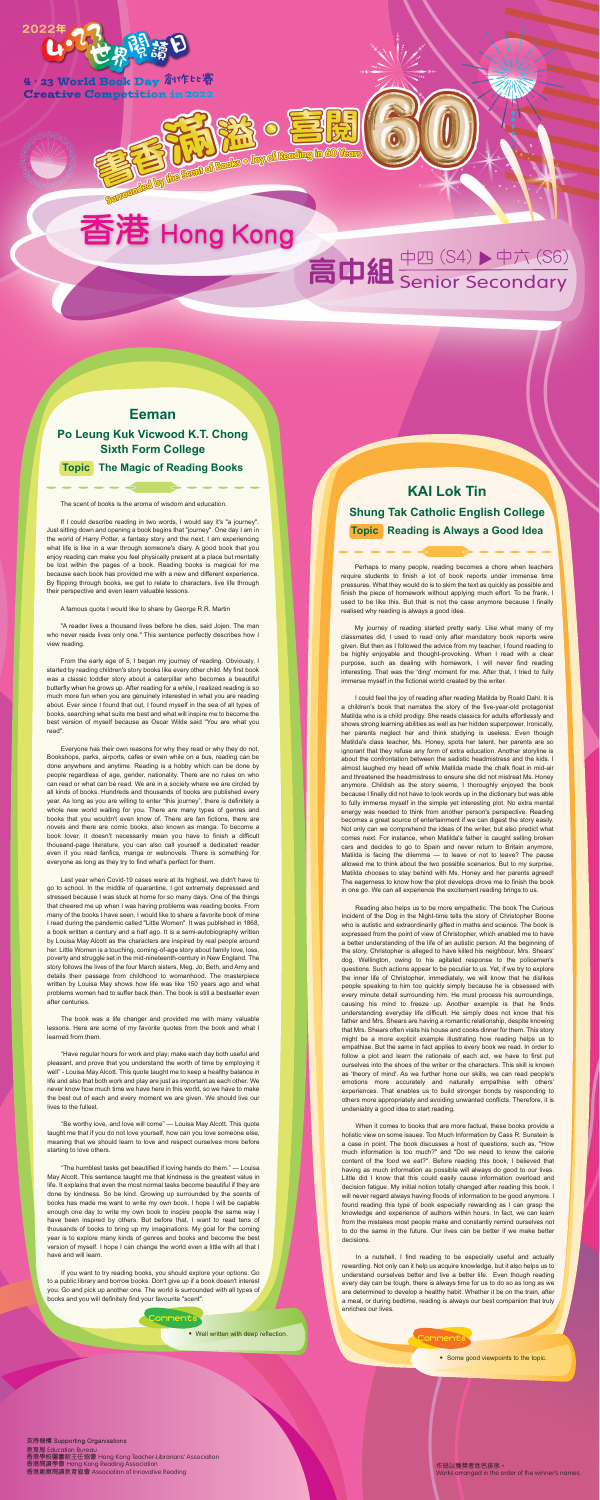

4·23 World Book Day 創作比賽 **Creative Competition in 2022** 

## 香港 Hong Kong

**BELLER TO BELLER** 

# 高中組 Senior Secondary

作品排名不分先後,以獲獎者姓名排序。

**支持機構 Supporting Organisations 支持機構 Supporting Organisations** 教育局 Education Bureau 教育局 Education Bureau 香港閱讀學會 Hong Kong Reading Association 香港學校圖書館主任協會 Hong Kong Teacher-Librarians' Association 香港閱讀學會 Hong Kong Reading Association Teacher-Librarians' Association 香港創意閱讀教育協會 Association of Innovative Reading 香港創意閱讀教育協會 Association of Innovative Reading

Works are not the order of the winner of the winner of the winner.

作品以獲獎者姓名排序。 Works arranged in the order of the winner's names.

"There's a time and place for everything" I bet you could imagine adults using this phrase against untimely frolic. But then, there are always exceptions — What time and place do you think is best for reading? In my point of view, reading is the best choice anytime anywhere, always giving us timely entertainment, comfort or advice; hence, the conclusion of its omnipotence. How do I know? Well, I have experienced reading's superpower firsthand. To illustrate, let's have a look at how reading is always the best choice for me in the last summer.

My week started terribly. Monday was the last day of school, but the gossiping among girls was still an unrelenting fire. By accident, it came to light that my best friend Kate has actually been firing contemptuous opinions on me behind my back over the year. Feeling sad and angry when I returned home, also overwhelmed with holiday boredom, I started reading the classic Little Women. It ended up as an amazing counsellor. Not only did the character Marmee's tender words — the most memorable quote "Be comforted, dear soul! There is always light behind the clouds," — suit my situation, but the four sisters' growth also inspired me to have a positive mindset in dismay. In the course of the story, they each landed into conundrums and difficulties, but always tried hard to learn from them and outgrow the problems and sorrow. It propelled me to rethink what insensitive actions I might have done that caused Kate's dislike, and to invent ways to mend our relationship instead of weeping over the event.

Besides sadness, there are a plethora of reads to choose from amid millions of emotions. When I am stressed, adventure stories such as The Land of Stories, Narnia, or The Wonderful Wizard of Oz are an escape, carrying me to trips far away from all sorts of demanding tasks; while when bored, the mysteries in The Book Jumper intrigue me to no end; and when joyful, the satisfaction of reading whatever book — the sense of accomplishment, or the inner exclamation "Aha!" when you finish a book maximizes the feeling.

Next, reading is also beneficial for our intelligence. Farther into the summer, I made up my mind that I shouldn't let my brain muscles go into a coma without school. Hence, I read a lot of books. On one hand, reading fills me with knowledge, while poring over National Geographic's factual reads like That's Deadly and the Weird But True series, I must say that I have gained a diverse range of knowledge from wacky bits of scientific facts to the dark history of the ancient world. On the other hand, science proves that reading keeps our minds active, inducing a lesser mind deterioration as we age. Also, it boosts memory and brain connectivity way to go for straight-As! Plus, the vocabulary and sentence patterns do help with your language ability. Thus, reading is a good choice when you

want a cerebral workout.

Yet, is the workout only for our heads? The answer is no, as reading makes us physically strong too. For one thing, thick and weighty books can be used as dumbbells during workouts. In this summer, I used Chinese novelist Jin Yong's books to gain more arm and back muscle. Not to get me wrong though, they are great reads too; and my favorites are The Eagle-shooting Heroes and The Giant Eagle and Its Companion, since colorful characterization and strong linkage are present throughout the whole plot which is superbly engaging. Aside from this side use, the magazine Reader's Digest has taught me how to eat healthier, sleep well, and spot signals of some diseases. Another benign way reading helps our physicality may sound odder, but for young adult fiction (YA) lovers — we often look up to virtuous characters. I adored Thomas and Minho from James Dashner's The Maze Runner series. In the series, these boys are significantly speedy runners; hence, they could escape from dangerous situations. With them being my heroes, I gain the motivation to brush up my stamina and tone up my muscles. Thus, we can see that no matter being a tool, instruction, or an influence, reading is a brilliant choice for leading a healthful lifestyle.

Not only is reading advantageous to our personal life, but it also opens our eyes to the world. Now, what should we do to learn about the globe? Read, of course! Considering historical events, Les Misérables by Victor Hugo painted the social state of France and told of the stories regarding the French revolution. It made me understand the solemn history of the French country, underneath the romantic mask of modern Paris. Nowadays, while news and radio merely offer concise reports about social happenings, their descriptions are often overly limited so that there can be no complete view of the issue, oftentimes causing a biased opinion on various cases. And that, again, brings us back to reading. Since books and magazines most of the time favor in-depth accounts of social occurrences, we can have a broader insight about them. For example, I have read Politics in Minutes across that tedious summer. Before reading the book, I used to be clueless about elections, social events and different ideas; and believed what everyone else said about the subject. Now, I understand how politics work and am able to discern whether other people are declaring facts or merely stating opinions. Thus, it can be concluded that reading is beneficial for us to be wise and multi-perspective socially.

In a nutshell, reflecting on this summer experience, I believe we can all see that reading is apt for all aspects of our lives — emotional, intellectual, physical health, and social awareness. That gives us reasons to believe that reading is the best idea at all times. What's more, there are loads of magazines and books that I have suggested in this essay. To the core of my heart, I seriously recommend you, my readers, to read them. They are all extremely marvellous, and I'm sure there must be at least one on the list that you will take a liking to. Now, hurry off and find one of those in the library to read!

**LIU Sum Yau United Christian College (Kowloon East) Topic Reading is Omnipotent**

### **MUI Suet Ying Shung Tak Catholic English College Topic Find Peace, Happiness and Wisdom in Books**

• Rich examples which make your viewpoints convincing.



As a keen reader, I found that reading has already become an immensely important part of my life. Benefited by books, I would like to express my feeling about the benefits of reading and explain whether 'Reading is Always a Good Idea' with my personal experience.

Undoubtedly, reading can sharpen our skills in areas of interest. Books are perfect self-learning materials. A kaleidoscope of knowledge of various fields is enveloped in books. There we can find information regarding astronomy, biology, history and psychology, to name but a few. Some knowledge can even be barely accessed in normal daily life, so many people are blocked from learning things that they are interested in. Several years ago, I became interested in gardening. Gardening, as we all know, is rather minor but I did find some detailed information in books such as Best for Indoor Plants: The Complete Houseplant Survival Manual and Best for Vertical Gardening: Vertical Gardening. Absorbing the sowing and planting techniques written in the books, I successfully master my planting skills and planted several vegetables and flowers like cucumbers, tomatoes and Mimosa pudicas. Without the book, I could hardly learn planting techniques in normal life.

Besides practical knowledge, reading also enriches us with a sea of vocabulary items and sentence patterns, leading us to an improvement in writing. In the novel The Black Cat, I learnt different expressions of the same meaning. To illustrate, for expression of evilness, we may describe the actions of characters ('I' took a small knife from the pocket, grabbed the poor cat's throat, and intentionally plucked out its eyes) or the vital environments (The ghostly wailing in the dark and gloomy cellar is already shocking people. What is even more frightening is the scene after the police open the brick wall where the wife is buried: The body is rotten and bloodstained everywhere). In addition, many synonyms appear between the lines. I was impressed by the language and I am glad to grasp the usage of those words.

Written by different professionals in different aspects and experienced authors, some books inspire new ideas. This benefit is intensified when philosophy books and fictions are read. In philosophy books, many ethics-related questions are raised, guiding readers to find their values and think about what is right and what is wrong. Having new views and thinking logically might be possible advantages. For fictions, they mostly act as sources of creativity. When we are reading novels, there are always new and creative plots enshrined in the story. We may be inspired and brand new ideas may be triggered.

Sixth Sense is a good example. In this book, the main character is dead but he thinks he is still alive. After reading this book, I start to think how afterlife is like and whether human beings still have memories after death. These kinds of ideas may never be popped up if I do not read. Therein the main point, reading is always a good idea.

Given that books are enshrined with a wide range of knowledge, reading can broaden our horizons. Sometimes travelling is not affordable or inaccessible to some people, especially those who are underprivileged. In this case, books act as tour guides to lead people to tour around the world. There are many kinds of travelling books nowadays. I have read the book Journeys of a Lifetime, Second Edition: 500 of the World's Greatest Trips and it gives me a big picture of the marvellous and fascinating places around the world that I have never heard of. Through reading, we can have a glimpse of the corners of the beautiful and mysterious planet that we are living in.

Undeniably, reading makes us smarter. As mentioned above, reading brings us to a wider scope of thinking. On top of that, reading can also strengthen our analytical skills and speed up our thinking speed. More often than not, novels contain foreshadows. Readers need to find the dispersed clues and combine them to deduce the plot. The book Sherlock Holmes is a perfect example. Sherlock Holmes contains many clues in each case. By weaving the tiny clues such as the background, accent of the suspect and the habits of the criminal, a conclusion can be made to solve the puzzle. During this process, analytical skills are trained. Other than that, the thinking speed is also boosted. The more we read, the faster the thinking speed. Biologically, reading more creates more connections between neurones (the basic unit of the brain which is responsible for thinking). When we are reading, we will naturally connect things we have learnt with the new ideas and knowledge written in the book. Reading is, therefore, good for us and we should always read.

From my own experience, I found that reading does not only help our external development but also our internal development and that is the reason for us to read often. Reading is a way of relaxation and a way to eliminate all negative feelings. When you flip over the pages in quiet places, an ambience of quietness and peacefulness is created and it has a magic power to ease your sadness. To me, when I feel upset, I would read Chinese poems. Ancient Chinese poems are so intriguing that I am deeply attracted by the ambience created by the poets. For instance, the strength and power of surging river water is successfully created in the poem Remembrance of the Tale of the Crimson Cliff written by Su Shi. The strong comparison between the vast universe (river water) and small human beings make me understand that we are just dust in the world and we should not be upset by trivial things. We find peace and happiness in books and this is the reason why reading is always a good idea.

#### Comments

**‧** Lots of good examples to explain why reading is a worthwhile activity.